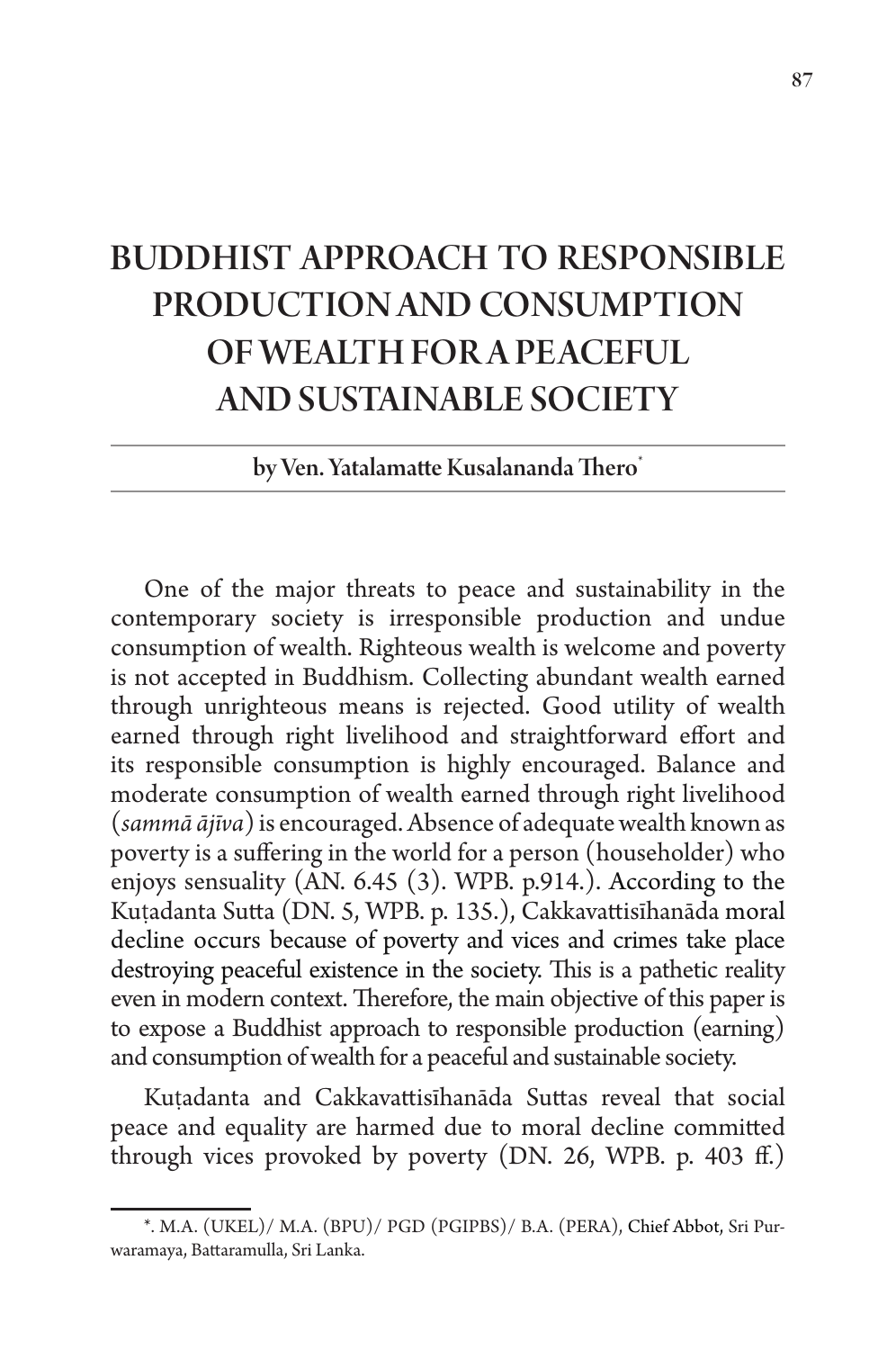Overcoming of poverty should not be understood as the increase of wealth, more desires and wants which are to be satisfied by more consumables and luxuries. In this context, the significant difference between one's needs and wants should be recognized. Needs – four requisites (food, clothes, shelter and medicine) should be fulfilled and wants should be limited and reduced as they are insatiable and boundless and the continuous satisfaction of wants or desires will bring intense and destructive sufferings, miseries, etc. to individual, family, society, environment and the world.

According to Buddhism, poverty involves suffering which causes destruction of equality and peace in the society. As a philosophy of living which advocates the elimination of suffering, Buddhism does not appreciate poverty. As the Ina Sutta  $(AN. 6.45(3). WPB. p.914)$ reveals, poverty is suffering in the world for a householer. Getting into debt is suffering in the world for a poor person who partakes of sensuality. The decline of moral qualities propelled by poverty is suffering to the entire society. Buddhism values detachment towards material goods and commends contented life (*santussako*), few duties (*appkicco*) light or simple living (*sallahukavutti*), easy to support (*subharo*) as mentioned in the Karaṇīya Metta Sutta, (Sn. 1.8) fewness of wishes, having less wants or fewness of desires (*appicchatā*) (AN. 114 (8), WPB. p. 987) as a virtue and balanced living (*samajīvikatā*) (AN. 8.54 (4), WPB. p. 1194). Poverty is the non-possession of the basic material requirements for leading a decent life free from hunger, malnutrition, disease, bad health, loss of shelter, absence of other preliminary facilities for standard living, etc. Buddhism recognizes the significance of the fulfillment of the minimum material needs for a decent living even in the context of the aspirants of its higher spiritual goal. For instance, the four requisites for one who has renounced the worldly life are (i) food sufficient to alleviate hunger and maintain good health, (ii) clothing to protect the body and to be socially decent, (iii) shelter for protection from rain, winds, etc. and for the undisturbed engagement with mind development and (iv) medicine sufficient to maintain health care, cure and prevent illnesses. As the Andha Sutta mentions, some persons are like the completely blind (*andho*) since they do not have the vision to improve their material wealth not yet acquired and increase wealth already acquired and also do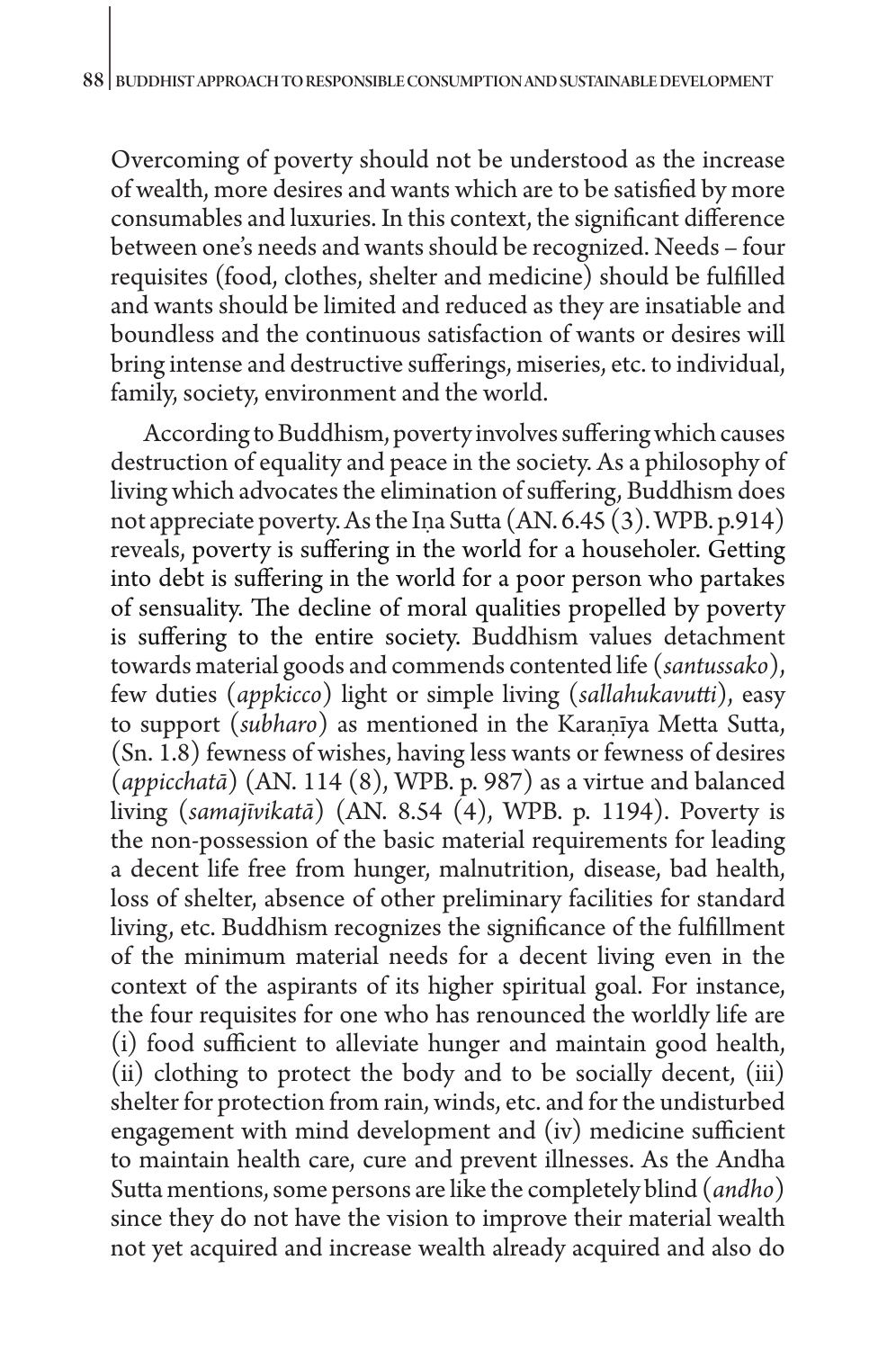not have the vision to lead morally raised life knowing wholesome and unwholesome qualities, blameworthy and blameless qualities, inferior and superior qualities and dark and bright qualities. Some are like the one-eyed (*ekacakkhu*) since they have the vision to improve their wealth not yet acquired and increase wealth already acquired but they do not see the necessity to lead a morally raised life knowing wholesome and unwholesome qualities, blameworthy and blameless qualities, inferior and superior qualities and dark and bright qualities. Those who are two-eyed (*dvicakkhu*) are likened to have the vision to improve both (AN. 3.29 WPB. p. 224.). Only the increase or improvement of material conditions is not encouraged in Buddhism and a causal relationship exists between material poverty and ethical or social deterioration as the Cakkavattisīhanāda Suttas exposes. Thus, poverty, from this point of view does not involve the absence of an abundance of goods that stimulates the insatiable greed of man.

## 1. GREATEST WEALTH

According to the teaching of the Buddha, the greatest wealth is contentment (*santuṭṭhiparamaṃ dhanaṃ*) (Dhp. Ch.15. V.204. p.177). The Ānaṇya Sutta (AN. 4.62 (2). WPB. p. 452 – 453.) introduces the four kinds of bliss that can be attained by a householder in the proper season and on the proper occasions such as the bliss of having wealth, the bliss of making use of wealth, the bliss of debtlessness and the bliss of blamelessness. Thus, the wealth earned righteously is admired and poverty is not at all encouraged in the four types of bliss. Even the survival of the Buddhist Dispensation and contribution to spiritual life is dependent on good support from the people. Therefore, poverty, according to Buddhist teachings, is the absence of material necessities that obstruct a decent living endowed with light living (*sallavukavutti*) and balanced living (*samajīvikatā*) through right livelihood (*sammā ājīva*).

## 2. ECONOMIC ORDER OF SOCIETY

Economic order of society is essential for restoration of a sustainable society. Material scarcity is seen as a key source of conflict that harms equality and peace. According to the Cakkavattis*ī*han*ā*da Sutta (DN. 26, WPB. p. 395 ff.) and the Kūṭadanta Sutta (DN. 5.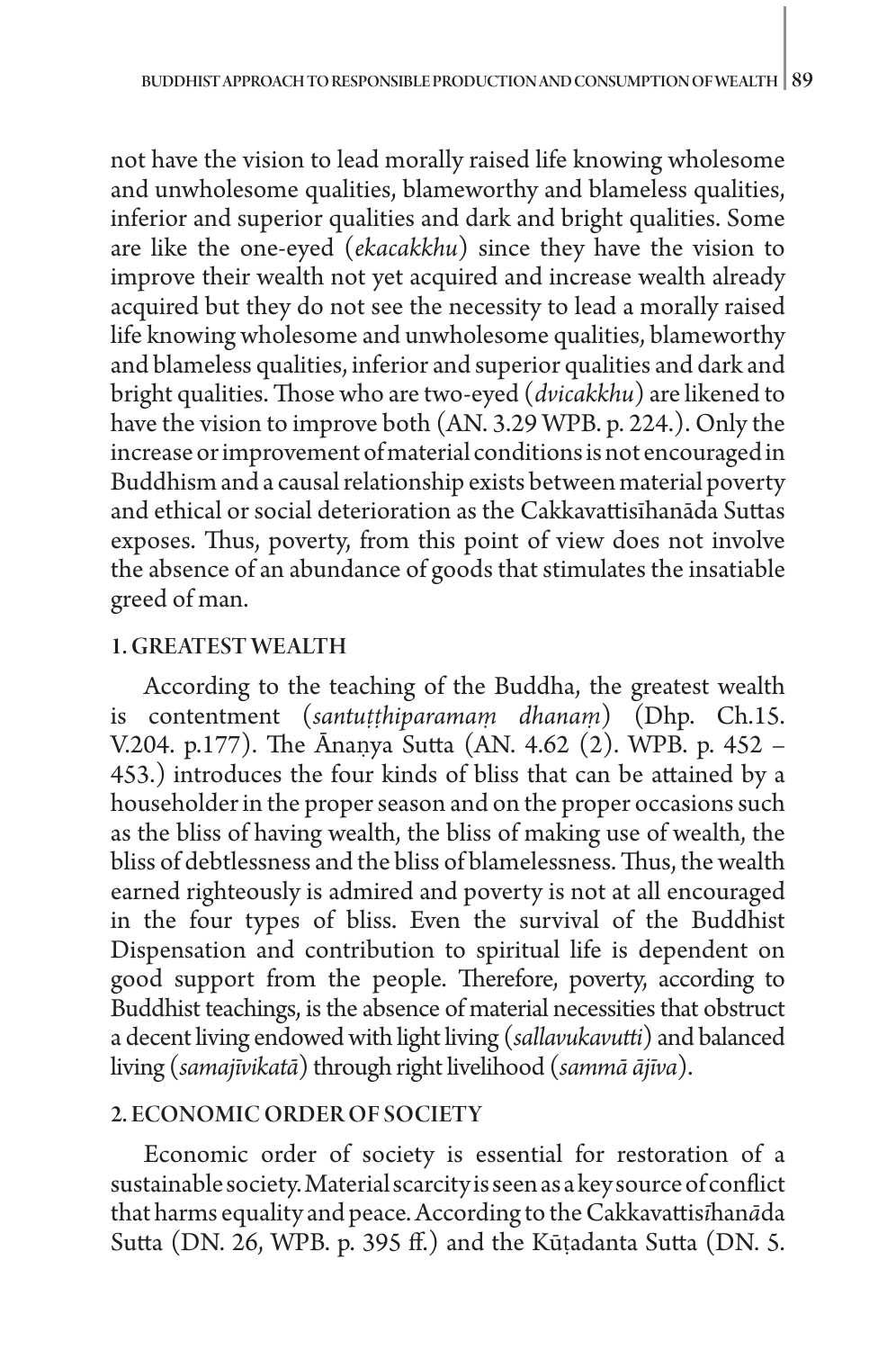WPB. p. 133 ff.), the roots of conflicts lie not only in individual consciousness but also exist in the very structure of society that encourages those roots to grow. These Suttas point out that when the economic order of society is of inequality, injustice and vicious economic disparities; a substantial section of the community is reduced to poverty and people rebel against such social order and as a result peaceful existence in the society is harmed. According to the Kūṭadanta Sutta, the failure on the part of the ruler to look after the essential needs of the people drive the people who are deprived of their needs to resort to crime and rebellion against the governance (state). The imposition of penalties to deal with such a situation does not produce the desired results. According to the Cakkavattisīhanāda Sutta (DN. 26, WPB. p.395 ff.), any social order that does not address the problem of economic poverty creates conditions for social unrest resulting eventually in the total decline of the moral standards of society causing a lot of social issues, and the end result of it could be disastrous riots or wars. This Sutta points out how successive "wheel turning monarchs" prevented social problems by following the sage maxim "whosoever in your kingdom is poor, wealth should be given." Ultimately there came a king who disregarded this advice and let poverty continue (DN. 26, WPB p.398.). This illustrates that, though the ruler provides rightful shelter, protection and defense, he fails to give money to the poor and provide a means of right living which creates wealth for the poor. Then, in that society, poverty increases creating a violent context. A poor man intentionally takes from others what has not been given. When the man is brought to the ruler, the ruler gives the man money because he has stolen since he cannot make a living. The ruler hopes that the man will set up a business and lead a stable life without resorting to crime (DN. 26. WPB. p.399.). But this did not happen. Hearing that the ruler (state) gives money to thieves, more and more people resorted to stealing in order to get assistance from the ruler. When the ruler hears that some steal because he gives money to thieves, he revises his policy and begins punishing thieves with death. However, to avoid being reported to the ruler, thieves begin to carry swords, kill people whose property they steal and launched murderous assaults on villages, towns and cities and indulged in highway robbery and violent murder. Once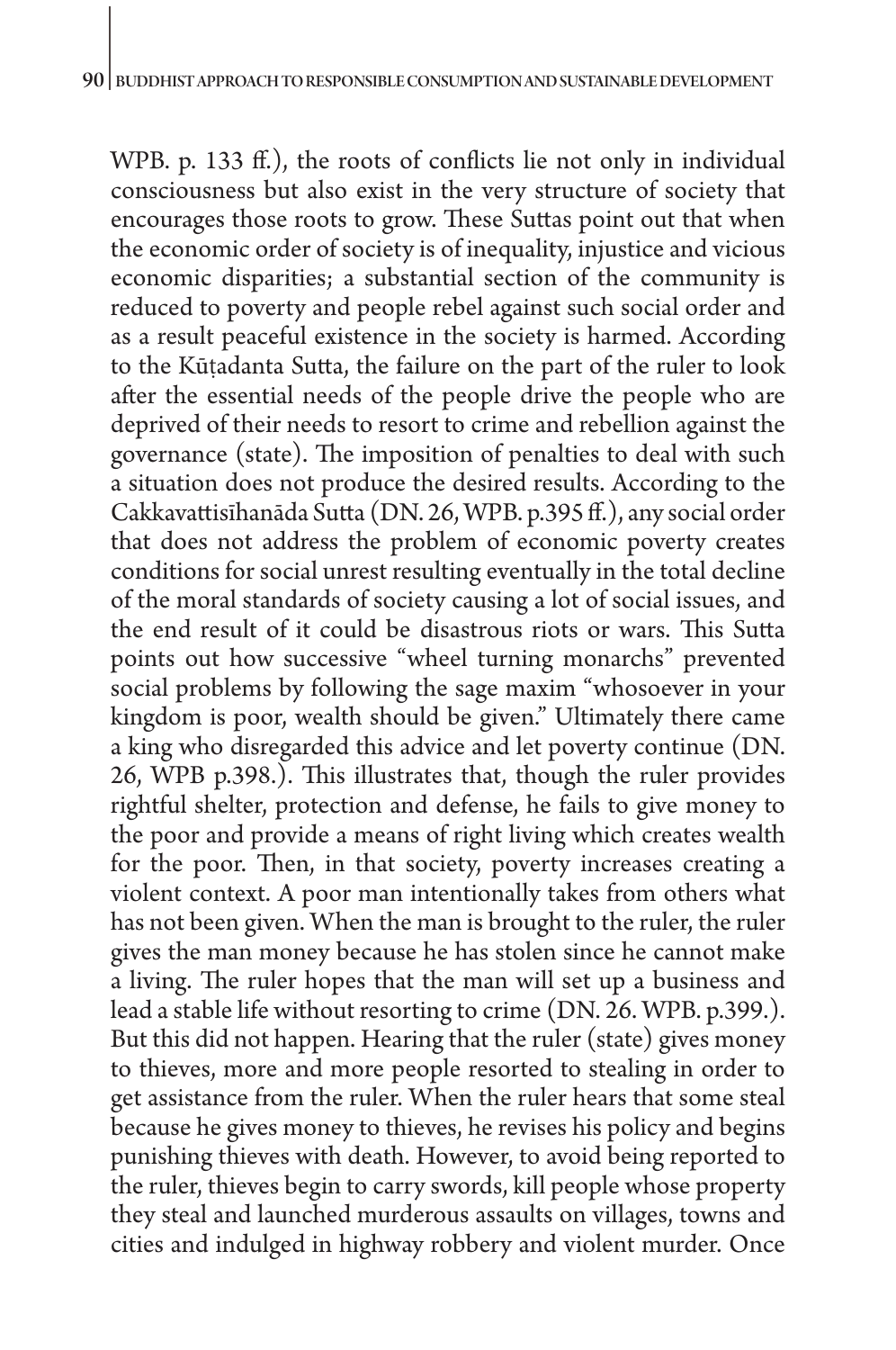they got accustomed to this kind of violence resulting in killing, deliberate lying, evil speech, adultery, incest, covetousness and hatred, false opinions, lack of respect for parents, clan elders and the religious causing deterioration in all social norms.

## 3. CAUSAL RELATIONS BETWEEN WEALTH AND MORALLY SUSTAINABLE SOCIETY

The Cakkavattisīhanāda Sutta elucidates this factor in causal origination thus. When wealth is not given to the poor or unequally distributed, poverty comes into being; because poverty increases, theft occurs; because theft increases, weaponry increases; because weaponry increases, murder occurs; because murder increases, the beings' vitality decreases, etc. when violent conditions lead to decrease in life span: When people live for ten years, the ten courses of moral conduct will completely disappear and the ten courses of evil will prevail exceedingly. The idea of 'good' (*kusala*) will not exist. Men will not recognize women as 'mother,' 'mother's sister,' teacher's wife, etc. (DN. 26, WPB. p. 401.) Thus, the world will become thoroughly promiscuous (immoral) like goats and sheep, fowl and pigs, dogs and jackals. Among them, fierce enmity will prevail one for another, fierce hatred, fierce anger and thoughts of killing, mother against child and child against mother, father against child and child against father, brother against brother, brother against sister, just as the hunter feels hatred for the beast he stalks. There will be a seven-day period of war, when people will see each other as animals; sharp swords will appear in their hands and they will murder each other, each thinking 'This is an animal' (DN. 26, WPB. p. 402.). When economic deprivation is eradicated, peace, equality, happiness and coexistence are established and this leads to restore a peaceful sustainable society. According to the above event mentioned in the Sutta, wealth and resources to support trade, agriculture and other occupations should be distributed and proper salaries should be paid to those engaged in occupations adequate to lead good life and this will eradicate material disparities and vices caused by them and bring about social equality, peace and happiness which are qualities for a sustainable society.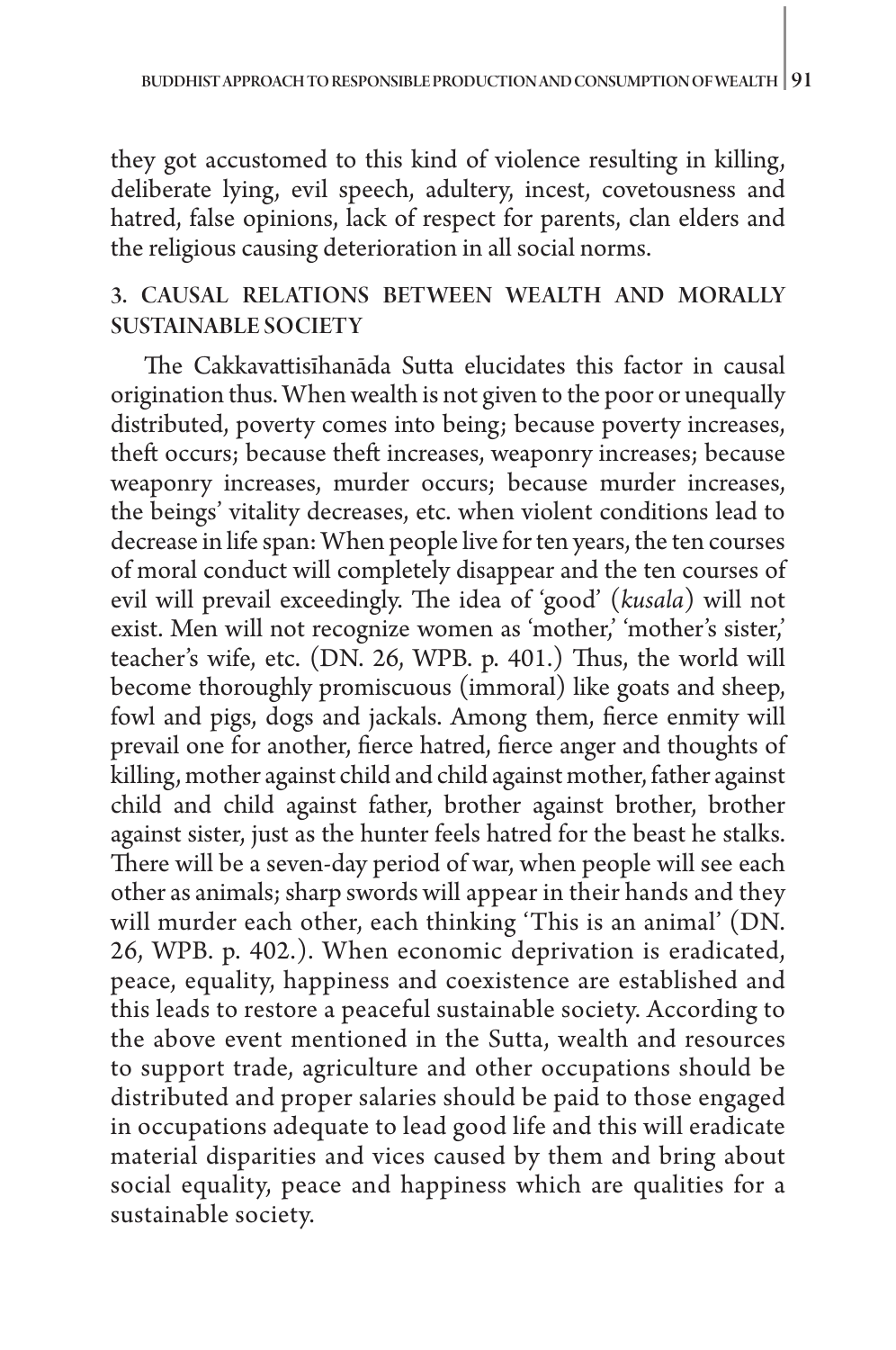## 4. ETHICAL INFLUENCE ON CONSUMPTION AND PROTECTION OF WEALTH

According to Buddhist teachings, the causes of loss of wealth can basically be cited in the Kuṭadanta Sutta, Cakkavattisīhanāda Sutta, Najīrati Sutta, Vyagghapajja Sutta, Siṅgālovāda Sutta, Parābhava Sutta, etc. As revealed in the Vyagghapajja Sutta, the wealth amassed has four sources of destruction – immoral conduct (i) Debauchery, (ii) Drunkenness, (iii) Gambling and (iv) Friendship, companionship and intimacy with evil-doers (AN. 8.54 (4). WPB. p. 1195.). Among the twelve causes of unsuccessful man exposed in the Parābhava Sutta, certain immoral causes that conduce to decline, loss and destruction of wealth can be taken. For instance, (1) averseness to Dhamma, (2) preference to wicked persons and averseness to virtuous persons,  $(3)$  fondness of sleep, fondness of company, being indolent, lazy and irritable, (4) ungrateful to old parents, (5) deception a brahman or ascetic or any other mendicant by falsehood,  $(6)$  enjoyment of luxuries alone,  $(7)$  being proud of birth, of wealth or clan, and despising of one's own kinsmen, (8) being a rake, a drunkard, a gambler and squandering all one earns, (9) Not being contented with one's own wife and being with harlots and the wives of others, (10) Being past one's youth, taking a young wife and to be unable to sleep for jealousy of her,  $(11)$  placing in authority a woman addicted to drinking and squandering or a man of a like behavior, (12) being of noble birth, with vast ambition and of slender means and craving for rulership (Sn. 1.6. PTS. p.13 ff.). This type of immoral conduct directly or indirectly causes destruction of wealth. The Six Channels of Dissipation of Wealth elaborated in the Siṅgālovāda Sutta (DN. 31. WPB. p. 461.) are (i) Indulgence in intoxicants, (ii) Sauntering in streets at unseemly hours which, (iii) Frequenting theatrical shows, (iv) Indulgence in gambling, (v) Association with evil companions and (vi) Addiction to idleness.

Implications can be drawn from the Ugga Sutta (AN. 7.7 WPB. p. 1001 – 1002.) that loss of one'property to the Five Enemies – water or flood, fire or conflagrations, thieves, tyrants or bad leaders and unloved heirs like bad sons and daughters may cause poverty.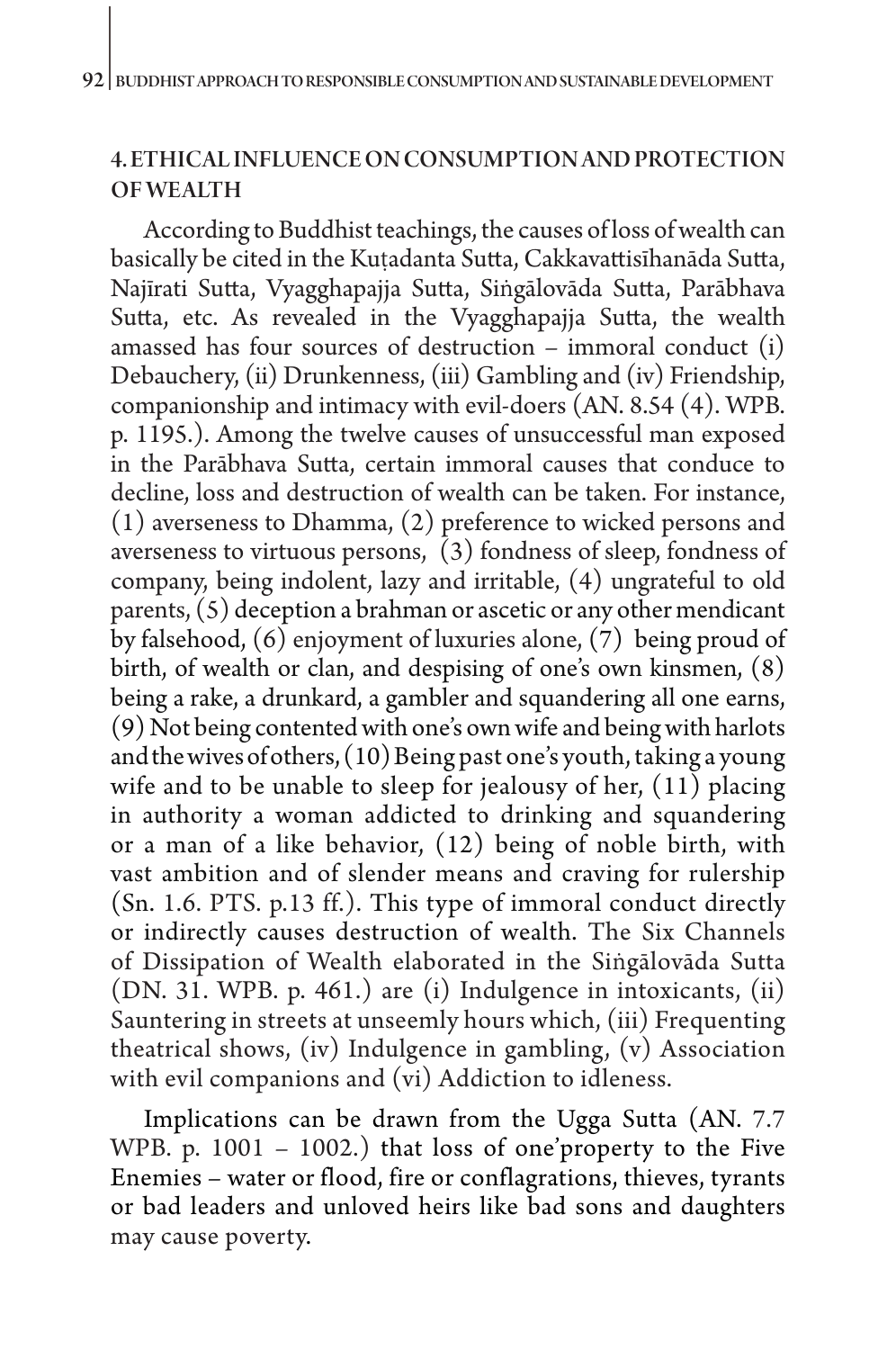### 5. STABILITY AND RESPONSIBLE PRODUCTION & CONSUMPTION OF WEALTH

As the Vyagghapajja Sutta reveals a householder knowing his income and expenses should lead a balanced life, neither extravagant nor miserly, knowing that thus his income will stand in excess of his expenses, but not his expenses in excess of his income (AN. 8.54 (4). WPB. p. 1195). The four sources for the increase of amassed wealth through right livelihood or right living, namely: (1) avoidance of debauchery, (2) avoidance of drunkenness, (3) non-indulgence in gambling, (4) friendship, companionship and intimacy with the good should be adopted to lead a simple and balanced life (AN. 8.54 (4). WPB. p. 1195). According to the above Sutta, a householder lives well in the present life when he is active in doing good, heedful and circumspective, equanimous in livelihood and careful with his savings (AN. . 8.54 (4). WPB. p.1194) (*uṭṭhātā kammadheyyesu, appamatto vidhānavā*; *Samaṁ kappeti jīvikaṁ sambhataṁ anurakkhati*). Earning of wealth righteously and right uses of wealth conduce to balanced living. As the Siṅgālovāda Sutta illustrates, the Buddha gives instructions to the young householder, Sigālaka on how wealth is earned righteously and the four ways to spend one's wealth by a wise man endowed with virtue in order to lead a fruitful, wholesome and balanced life. They are explicated through similes thus. The wise one who is endowed with virtue will shine like a beacon-fire. He gathers wealth like a bee gathering honey or like ants piling up their hill (*paṇḍito sīlasampanno jalaṃ aggīva bhāsati*, *Bhoge saṃharamānassa, bhamarasseva irīyato*; *Bhogā sannicayaṃ yanti, vammikovupacīyati*.) (DN. 31. WPB. p. 466.). The four ways to spend wealth mean that wealth can be divided into four portions (*Catudhā vibhaje bhoge, sa ve mittāni ganthati*). He enjoys one portion of wealth, with two portions he manages his work or profession or business (investment), the fourth portion is to be deposited to be used in times of misfortune and the last part for fulfilling obligations (*Ekena bhoge bhuñjeyya, dvīhi kammaṃ payojaye;Catutthañca nidhāpeyya,* āpadāsu *bhavissatī ti*) (DN. 31. WPB. p. 466.). The right uses of wealth that has been righteously obtained are also conducive to balanced living according to the Pattakamma Sutta (AN. 4.61 (1). WPB. p. 449.) Wealth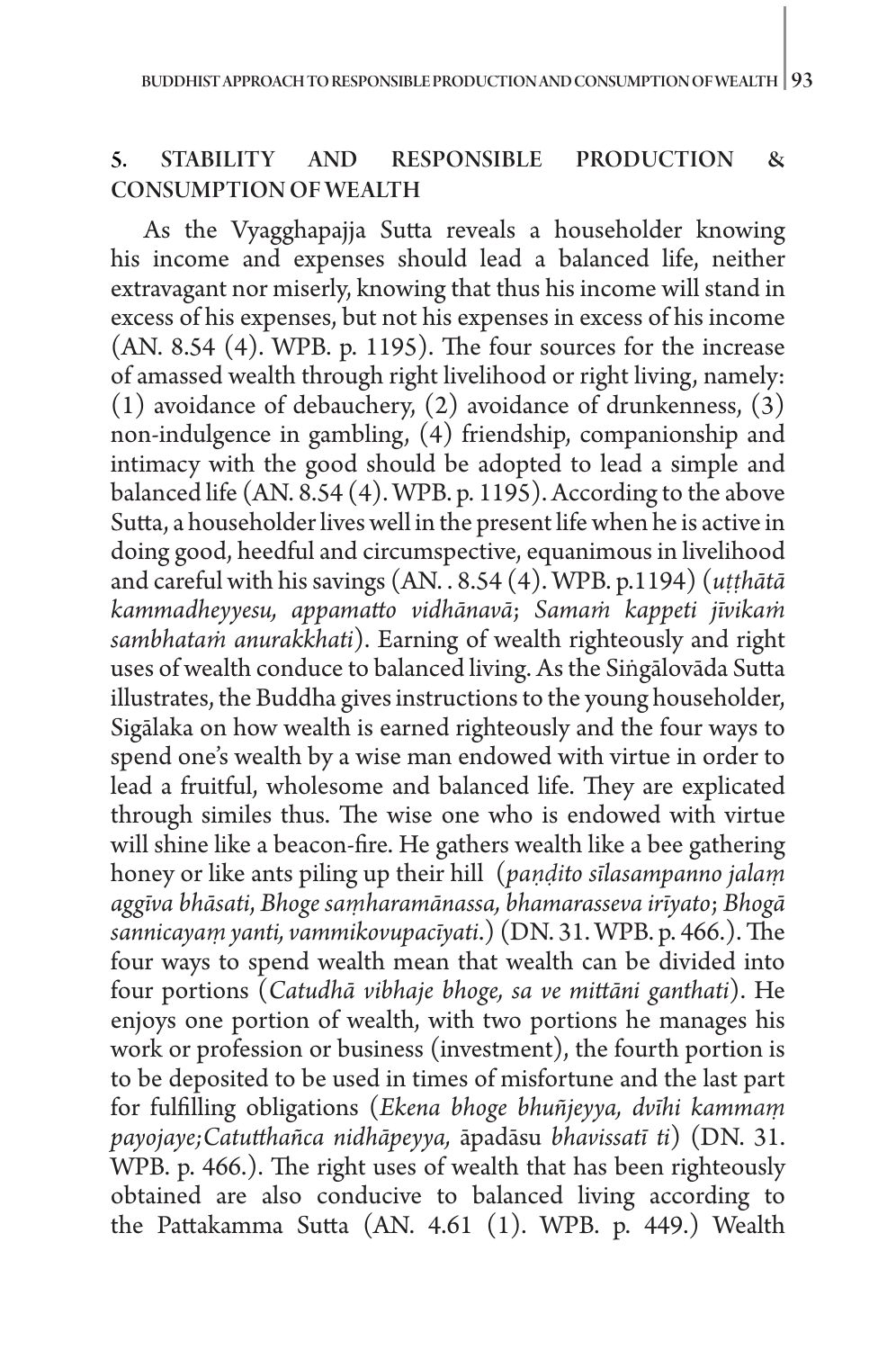should be used for dependents, for overcoming misfortunes, for giving donations and for making the five offerings or oblations – to kin, guests, the departed, kings and the gods – this has been recommended by the virtuous who live spiritually (AN. 4.61 (1). WPB. p. 451.) (*Bhuttā bhogā bhatā bhaccā, vitiṇṇā* āpadāsu *me*; *uddhaggā dakkhiṇā dinnā, atho pañcabalīkatā*; *upaṭṭhitā sīlavanto, saññatā brahamacārayo*).

## 6. POSSESSION OF ABUNDANT WEALTH & DISTRIBUTION OF **WEALTH**

As the Aputtaka Sutta (SN. 3 .19. PTS. S i 89) shows that the Buddha says that when a person of no integrity acquires abundant wealth, he does not provide for his own pleasure and satisfaction, or for the pleasure and satisfaction of his parents, his wife and children; his slaves, servants, and assistants; his friends. He does not offer priests and contemplatives. When his wealth is not properly put to use, kings make off with it, or thieves make off with it, or fire burns it, or water sweeps it away, or hateful heirs make off with it. Thus, his wealth, not properly put to use, goes to waste and not to any good use. The Buddha further says that when a person of integrity acquires lavish wealth, he provides for his own pleasure and satisfaction, for the pleasure and satisfaction of his parents, his wife and children; his slaves, servants, and assistants; and his friends. He offers priests and contemplatives offerings. When his wealth is properly put to use, kings do not make off with it, thieves do not make off with it, fire does not burn it, water does not sweep it away, and hateful heirs do not make off with it. Thus his wealth, properly put to use, goes to a good use and not to waste. The Appaka Sutta affirms thatfew are those people in the world who, when acquiring bountiful wealth, do not become intoxicated and heedless, do not become greedy for sensual pleasures, and do not mistreat other beings. Many more are those who, when acquiring bountiful wealth, become intoxicated and heedless, become greedy for sensual pleasures, and mistreat other beings (SN. 6 (6). WPB. p. 169.).

The Buddha, in the Vyagghapajja Sutta, instructs rich householders how to preserve and increase their prosperity and how to avoid loss of wealth. Wealth alone, however, does not make a complete man or a harmonious society. Possession of wealth often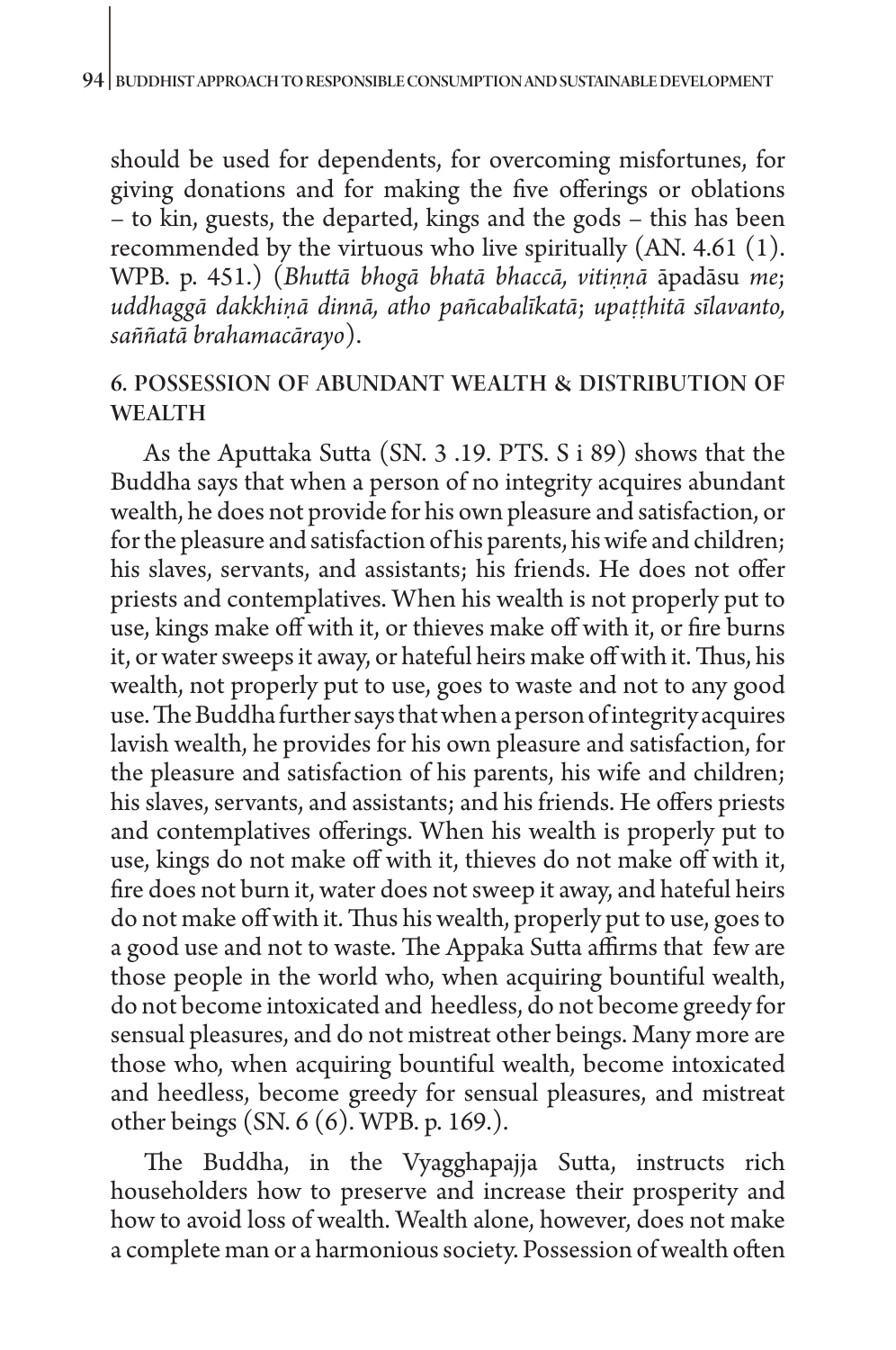multiplies man's desires, and he is ever in the pursuit of amassing more wealth and power. This unrestrained craving, however, leaves him dissatisfied and hampers his inner growth. It creates conflict and disharmony in society through the resentment of the underprivileged who feel themselves exploited by the effects of unrestrained craving. Therefore, the Buddha advises householders to gain material welfare with four essential conditions for spiritual welfare: confidence in the Buddha's enlightenment, virtue, liberality and wisdom. These four will instill in man a sense of higher values. He will then not only pursue his own material concern, but also be aware of his duty toward society. To mention only one of the implications: a wisely and generously employed liberality will reduce tensions and conflicts in society. Thus, the observing of these conditions of material and spiritual welfare will make for an ideal citizen in an ideal society. Some wholesome factors that develop wealth earning through righteous business and trading can be shown according to the Siṅgālovāda Sutta. For instance, a factory owner, businessman or any entrepreneur who is engaged in wealth earning business should perform certain ethical obligations towards the employees recruited in his business process. Simultaneously, employees and servants of all ranks engaged in work under employers should also perform certain ethical obligations towards their masters. This will lead to increase in production, wealth, wages, stability of production and wealth as well as satisfaction and mutual confidence paving way for no strikes or such disturbances (DN. 31. WPB. p. 468).

#### 7. RIGHTEOUS WEALTH FOR PEACEFUL LIVING

The right uses of wealth that has been righteously obtained are also conducive to balanced living according to the Pattakamma Sutta (AN. 4.61 (1). WPB. p. 449ff). Wealth should be used for dependents, for overcoming misfortunes, for giving donations and for making the five offerings – to kin, guests, the departed, kings and the gods – this has been recommended by the virtuous who live spiritually (*Bhuttā bhogā bhatā bhaccā, vitiṇṇā* āpadāsu *me, uddhaggā dakkhiṇā dinnā, atho pañcabalīkatā, upaṭṭhitā sīlavanto, saññatā brahamacārayo*) (AN. 4.61 (1). WPB. p. 450ff). The Vyagghapajja Sutta exposes four conditions that conduce to worldly progress and development of wealth  $-$  (i) the accomplishment of persistent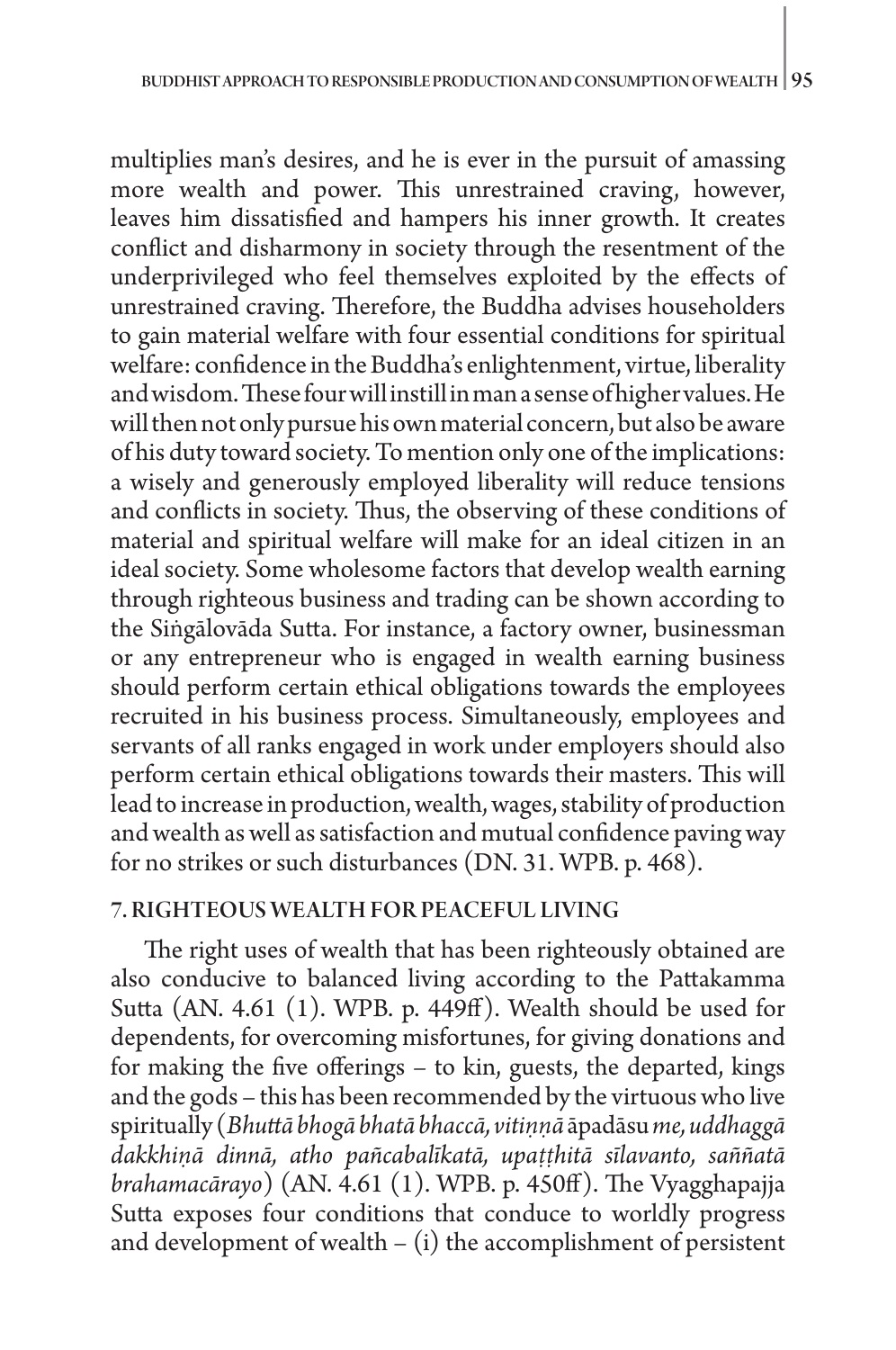#### 96 BUDDHIST APPROACH TO RESPONSIBLE CONSUMPTION AND SUSTAINABLE DEVELOPMENT

effort (*uṭṭhāna-sampadā*), (ii) the accomplishment of watchfulness (*ārakkha-sampadā*), (iii) Good friendship (*kalyāṇamittat*ā) and (iv) Balanced livelihood (*sama-jīvikatā*) (AN. 8.54 (4), WPB. p. 1194). The same concept is elucidated in the Pattakamma Sutta (AN. 4.61 (1). WPB. p. 449ff). According to the accomplishment of persistent effort (*uṭṭhāna-sampadā*), a householder by whatsoever activity earns his living, whether by farming, by trading, by rearing cattle, by archery, by service under the king, or by any other kind of craft — at that he becomes skillful and is not lazy. He is endowed with the power of discernment as to the proper ways and means; he is able to carry out and allocate duties. As per the accomplishment of watchfulness (*ārakkha-sampadā*), a householder whatsoever wealth is in possession of, obtained by dint of effort, collected by strength of arm, by the sweat of his brow, justly acquired by right means by guarding and watching so that kings would not seize it, thieves would not steal it, fire would not burn it, water would not carry it away, nor ill-disposed heirs remove it. According to Balanced livelihood (*sama-jīvikatā*), a householder knowing his income and expenses leads a balanced life, neither extravagant nor miserly, knowing that thus his income will stand in excess of his expenses, but not his expenses in excess of his income. A householder with a large income were to lead a wretched life, there would be those who say this person will die like a starveling.

#### 8. RIGHTEOUS WEALTH AND HAPPINESS

Adiya Sutta deals with benefits to be obtained from wealth. The Buddha talked about five benefits and satisfaction that can be obtained from righteously earned wealth to Anāthapiṇḍika, the householder (AN. 5.41 (1). WPB. p. 665). The wealth should be earned and gained righteously through his efforts and enterprise, amassed through the strength of his arm, and piled up through the sweat of his brow. Such wealth provides him with pleasure and satisfaction. He can maintain that pleasure rightly. He provides his parents with pleasure and satisfaction, and maintains that pleasure rightly. He provides his children, his wife, his slaves, servants and assistants with pleasure and satisfaction, and maintains that pleasure rightly. The Pattakamma Sutta also exposes some significant factors in this regard (AN. 4.61 (1). WPB. p. 449 – 452). The Ānaṇya Sutta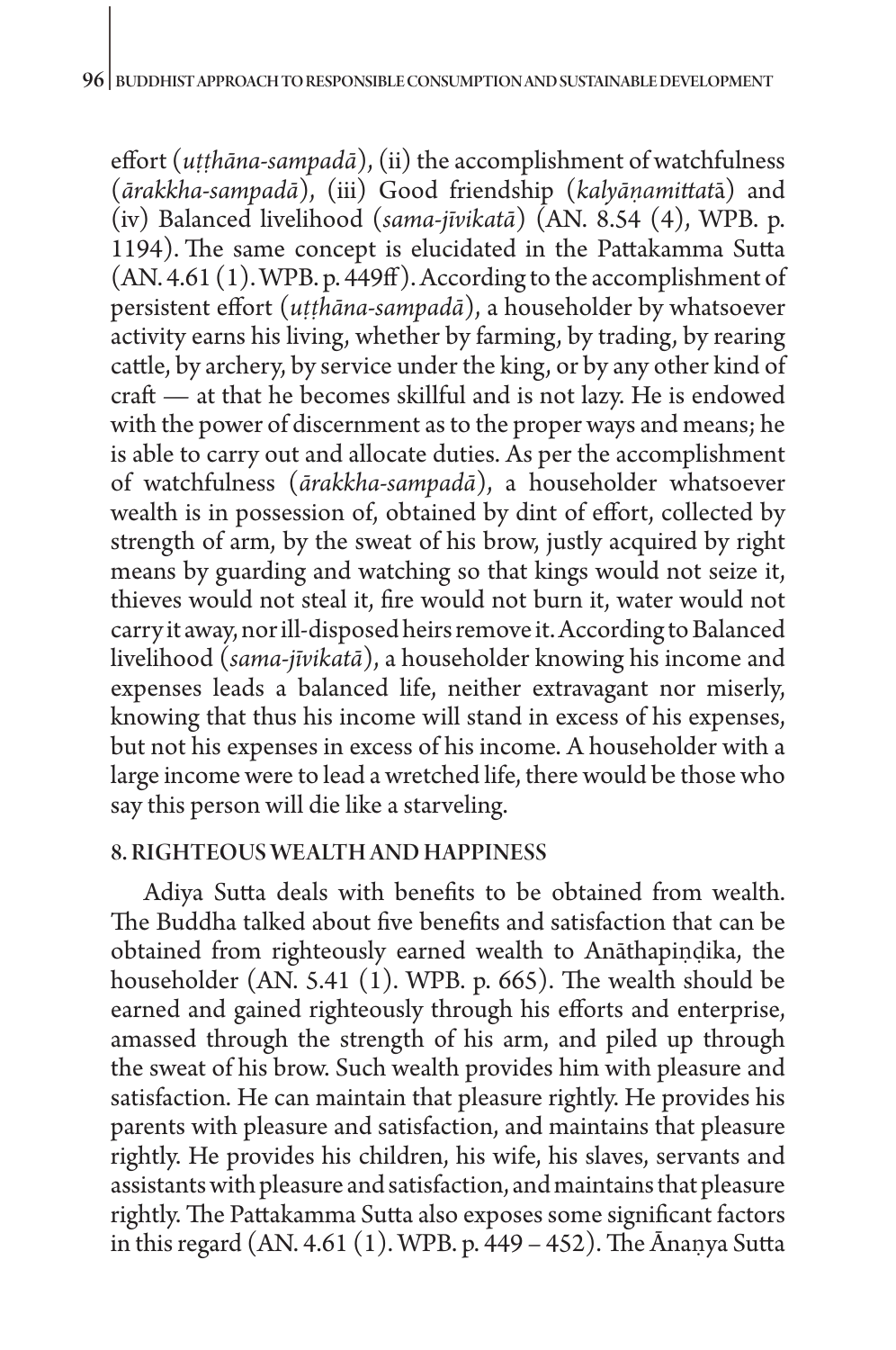introduces the four kinds of bliss that can be attained in the proper season, on the proper occasions, by a householder  $-$  (i) the bliss of having wealth (*atthisukha*), (ii) the bliss of making use of wealth (*bhogasukha*), (iii) the bliss of debtlessness **(***ānaṇyasukha*) and (iv) the bliss of blamelessness (*anavajjasukha*) (AN. 4.62 (2). WPB. p.  $452 - 453$ ).

## 9. CONCLUSION

Irresponsible productions and unrighteous wealth and absence of adequate wealth, wealth earned through wrong livelihood and irresponsible consumption of wealth destroy health, environment, peace and harmony in the society. A Buddhist approach with universally applicable teachings to restore responsible, humanistic, environmental friendly and wholesome production (righteous earning) based on right livelihood and responsible consumption of wealth should be adopted for the restoration of a peaceful and sustainable society.

## ABBREVIATIONS

| AN:  | Anguttara Nikāya                   |
|------|------------------------------------|
| Dhp: | Dhammapada                         |
| DN:  | Dīgha Nikāya                       |
| MN:  | Majjhima Nikāya                    |
| PTS: | Pali Text Society                  |
| SN:  | Samyutta Nikāya                    |
| Sp:  | Suttanipāta / Sutta–Nipāta         |
| WPB: | <b>Wisdom Publication</b> , Boston |